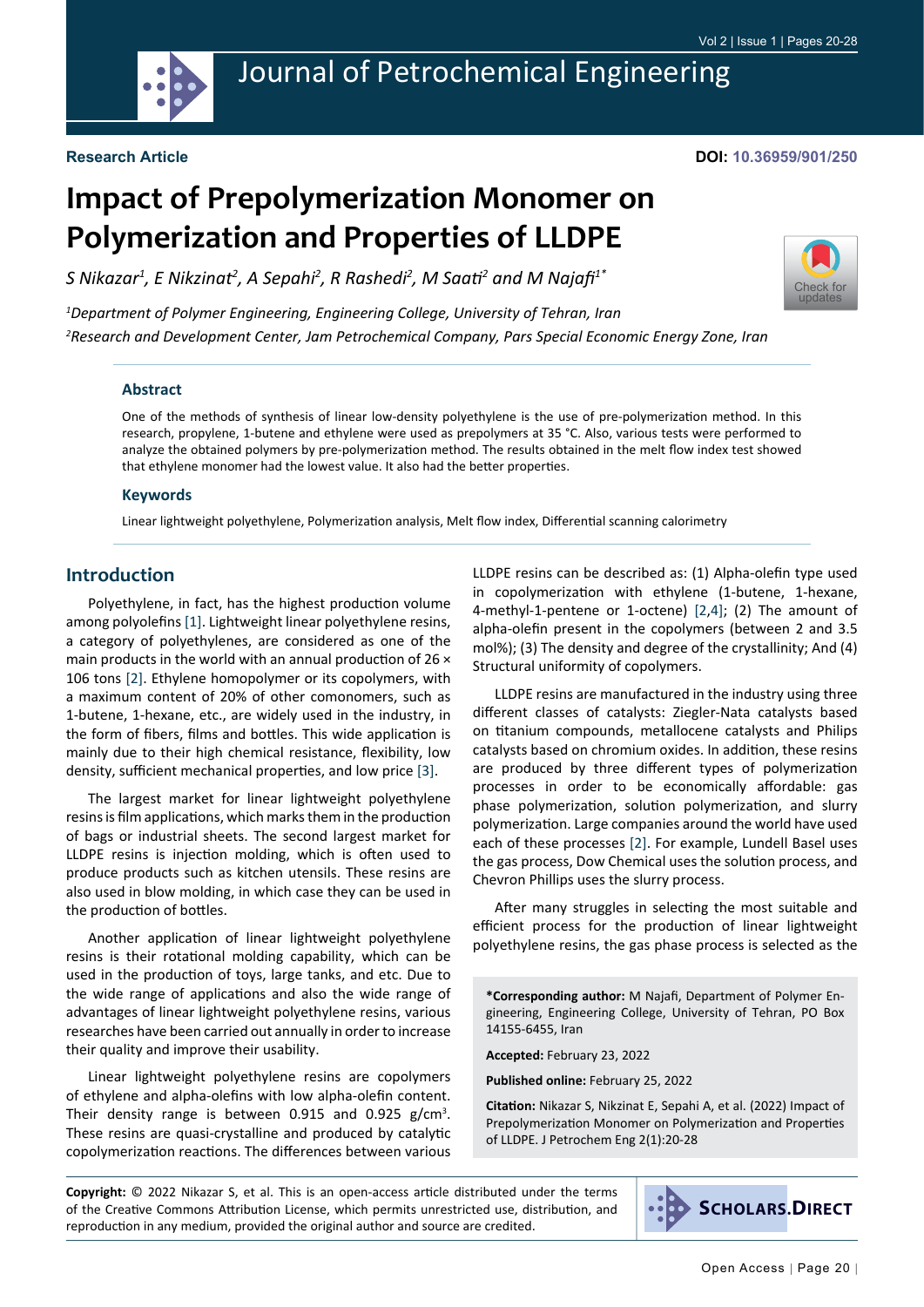best option due to its many advantages, which is supported by the worldwide statistics. Nevertheless, there are several crucial disadvantages associated with this process. One of them is the particle agglomeration during the gas phase polymerization process which prevents the fluidity of the particles, resulting in heterogeneous mixing of particles in the fluidized bed and finally blocking the reactor outlet [\[5](#page-7-4)] or the formation of fine polymer particles (particles smaller than 0.3 mm) which strongly affects the final product quality [[6\]](#page-7-5). To solve these problems, the use of a process called prepolymerization process prior to the entering of the monomers and catalyst to the main reactor is proposed [\[7](#page-8-0)-[12](#page-8-1)].

In order to achieve the desired result, the dependent parameters must be set in the optimal case. The prepolymerization process is also a function of various variables such as temperature, pressure, time, type, and amount of the comonomer and etc. In the present paper, propylene, ethylene and 1-butene were used as pre-polymerizing materials and various tests such as melt flow index and differential scanning calorimetry were performed to analyze the polymers obtained by the pre-polymerization process.

## **Experimental**

#### **Materials**

The materials used in this study are listed below:

Ziegler Nata Catalyst (SP1), Distilled hexane, heavy polyethylene unit, Triethyl aluminum cocatalyst (25%), Mineral oil to disperse the catalyst, Ethylene monomer, Hydrogen gas as a chain transfer agent and molecular weight controller, Inert nitrogen gas to clean the reactor, Commonomer 1- Butene and propylene, Electron donor C. The samples for this study were prepared according to [Table 1](#page-1-0).

## **Apparatuses**

Glove box is a large transparent metal box attached to the main box which is a small box called a transfer box. The materials and tools were placed firstly in the transfer box, before placing in the glovebox, under nitrogen gas flow for 40-45 minutes to ensure that there is no contamination transferred to the glovebox. Inside the glovebox, there were containers of phosphorus pentoxide (water absorbent). Reactor with the following specifications was used for the polymerization: Reactor volume: 1.6 liters, Jacket volume: 0.4 liters, Operating pressure: 60 bar, Test pressure: 114 times, Design temperature: 250 °C, Stirrer speed: 2500 rpm, Tank material: chromium-nickel-molybdenum alloy.

<span id="page-1-0"></span>

| Table 1: Initial samples in Polyethylene pre-polymerization process. |  |  |  |
|----------------------------------------------------------------------|--|--|--|
|----------------------------------------------------------------------|--|--|--|

| Batch Number   Propylene |     | <b>Ethylene</b> | 1-Butene | <b>Temperature</b> |
|--------------------------|-----|-----------------|----------|--------------------|
| Sample 01                | 5 g | 0g              | 0g       | 35 °C              |
| Sample 02                | 5 g | 0 g             | $0.25$ g | 35 °C              |
| Sample 03                | 0g  | 2g              | 0g       | 35 °C              |
| Sample 04                | 0g  | 0 g             | 5 g      | 35 °C              |
| Sample 05                | 5g  | $0.25$ g        | 0g       | 35 °C              |

To inject hydrogen during ethylene polymerization, a controller was used. It was also used to inject ethylene, as well. A ventilated hood was used for initial drying and solvent removal. After evaporating the majority of the solvent, the samples were transferred to the oven to remove the rest of the solvent. A vacuum oven was also employed in order to remove the trace amount of solvent that remains in the dried polymer. To prevent corrosion of the components by the solvent, especially the oven seals, a vacuum oven was used. An ordinary oven was used to remove moisture from the glassware.

Calorimetric method (using Differential Scanning Colorimetry-DSC) was performed to measure the melting point and crystallization percentage of polymers. In the present study, this device was used to investigate the melting and thermal stability of the sample before the MFI (Melt Flow Index) test in order to prevent the retention of high molecular weight samples (lower hydrogen percentage) in the MFI device. Also, in order to determine the thermal stability of the samples, DSC test (METTLER TOLEDO-DSC822e) with a speed of 1 min/°C was performed on some of the samples. MFI (Melt Flow Index) is one of the important parameters used in the evaluation of the obtained polymer. MFI is an estimation of the average molecular weight of polymers. It is a commonly used test in the industry mainly because of the high cost of GPC (Gel Permeation Chromatography) test. Although, it is a cheap and also fast test, clearly does not have the accuracy of the GPC test. According to the ASTM D1238 standard, MFI test is usually performed for polyethylene a temperature of 190 °C and a load of 2.16 or 5 kg. In addition, MFR, which is the ratio of two MFIs with different loads is sometimes reported to be a qualitative estimation of the polymer molecular weight distribution. The device used to test the samples in this study was Göttfert MI-4.

## **Methods**

**Solvent drying:** Due to the sensitivity of Ziegler-Nata catalysts to moisture, the solvents must be removed almost completely  $(H_2O < 5$  ppm). For this purpose, a sufficient amount (250 to 300 g) of the molecular sieve (Å3) was added to 900 ml of solvent. The mixture was mixed for 10 minutes and kept for 24 hours to have the molecular particles participated. The solvent was removed from the sample by absorbing the water content in the samples by means of the molecular sieve. The Karl Fisher device was employed in order to calculate the samples moisture. The initial moisture of hexane was equal to 9 ppm, which it was decreased to less than 4 ppm after drying.

**Suspension catalyst preparation:** 0.6 g of Ziegler Nata SP1 catalyst and 30 cc of mineral oil were mixed and stirred in a 50-cc round bottom balloon for 24 hours until the catalyst is completely dispersed in the oil. Then, for each use of this suspension, the desired amount was stirred again 2 hours before the use inside the glovebox to be then added to the reactor.

**Pre-polymerization:** All pre-polymerization processes were performed at a pressure of 12 bar, stirring speed of 200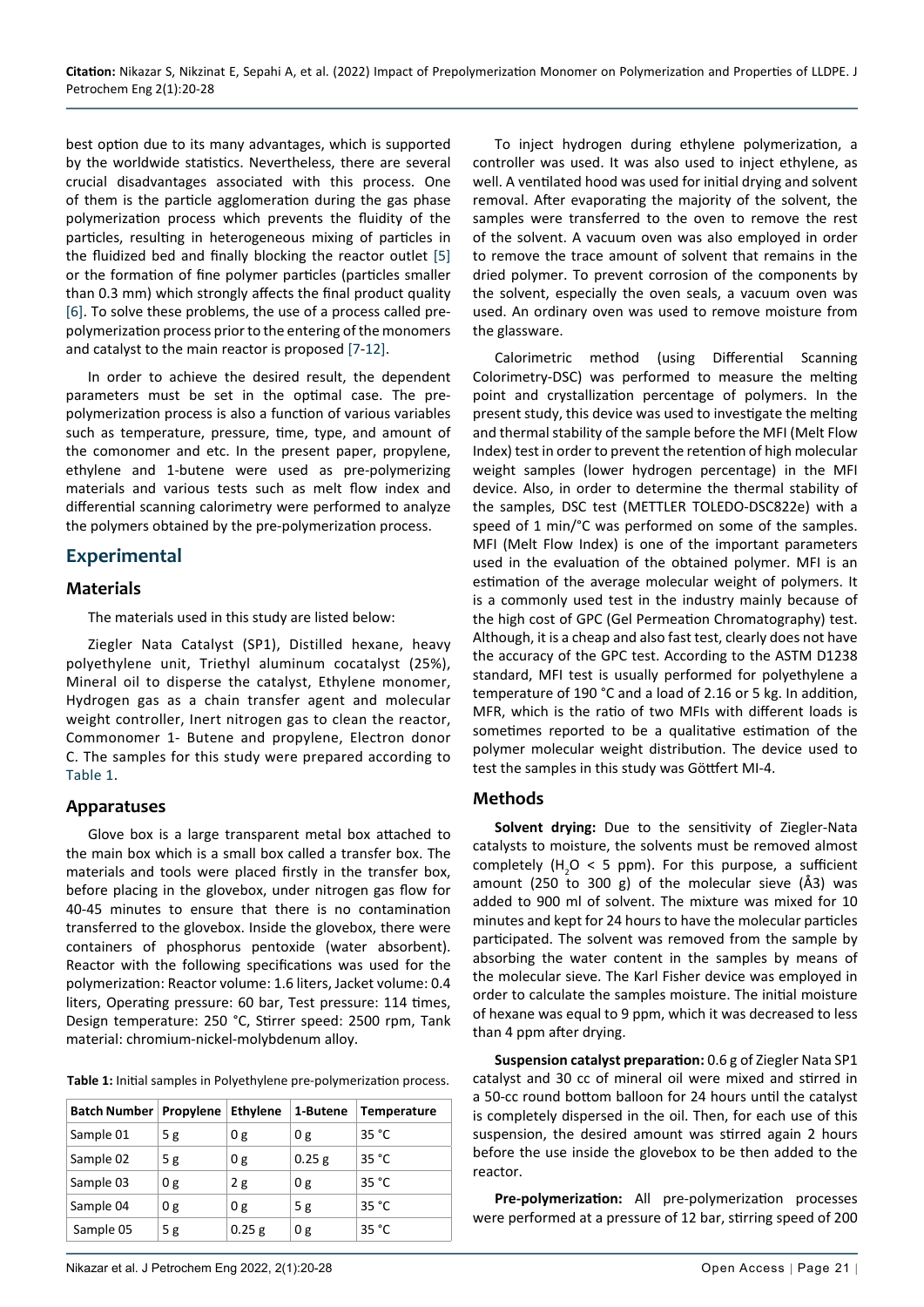rpm, molar ratio of aluminum to titanium of about 600, and weight ratio of the co-catalyst to the external electron donor of about 5. In general, a summary of the pre-polymerization process conditions is given in [Table 2](#page-2-1).

**Pre-polymerization process:** Also, the pre-polymerization process was performed in the following steps: for 40 minutes, the reactor was cleaned at a temperature of 88 °C. The reactor was purged 6 times with nitrogen gas at 9 bar pressure. The reactor was then purged with nitrogen for 15 minutes at 92 °C. Then the reactor was vacuumed for 3 minutes. The reactor temperature was then reduced to 15 °C below the prepolymerization temperature. 670-650 cc of normal hexane was added to the reactor under nitrogen gas.

The reactor was vacuumed for two minutes. Co-monomer (propylene, ethylene or 1-butene) or a combination of the two monomers was added to the reactor discontinuously if required. The stirrer was turned on at 500 rpm. The temperature was increased to the desired pre-polymerization temperature (20-30 °C). Monomer (propylene, ethylene or 1-butene) with the desired amount or at a certain partial pressure (about 15 to 55 MPa for ethylene) was injected into the reactor. The contents of the reactor were mixed for 10 minutes at about 500 rpm. Afterward, the co-catalyst was added. The selected SP1 TiCl<sub>4</sub>/MgCl<sub>2</sub> catalyst suspension (by dispersing the catalyst powder in 50 ml of dry normal hexane) was added to the reactor. Pre-polymerization was stopped after the desired time (30-50 minutes). The remaining monomer was discharged, and the reactor was purged under nitrogen/ethylene/hydrogen gas if necessary.

#### **Ethylene polymerization:** Polymerization was performed

| <b>Polymerization Components</b> | Pre-polymerization |
|----------------------------------|--------------------|
| <b>Polymerization Monomer</b>    | Ethylene           |
| Catalyst Type                    | SP <sub>1</sub>    |
| Catalyst Loading                 | 30 mg              |
| Cocatalyst Type                  | TEA 25 wt.%        |
| Cocatalyst Loading               | 4.2 ml (910 mg)    |
| <b>External Donor Type</b>       | C-Donor            |
| Donor Loading                    | 184.1 mg           |
| Solvent Type                     | n-Hexane           |
| Solvent Amount                   | 650 ml             |
| <b>Reaction Pressure</b>         | $^{\sim}$ 12 bar   |
| Stirrer Speed (rpm)              | 200                |

<span id="page-2-1"></span>**Table 2:** Pre-polymerization process conditions.

in a 1.6-liter Buchi reactor equipped with a mechanical stirrer, hot water jacket and temperature, pressure and torque controllers. The reactor was equipped with several free ducts used to inject catalyst, co-catalyst, etc. All gases and liquids used in polymerization, including ethylene, hydrogen, normal hexane, etc., were dried and dehumidified by passing through the molecular columns before entering the reactor, if necessary. For the polymerization process, the following steps were taken: The reactor temperature was increased to the original polymerization temperature (about 70 °C - 65 °C). The required amount of hydrogen (about 3 MPa) was injected into the reactor to control the molecular weight. The required amount of 1-butene co-monomer was injected into the reactor by adding the monomer with the desired pressure (about 5 MPa ethylene). Polymerization stopped after a specified time (about 1 hour). The synthesized polyethylene powder was dried at 80 °C in the oven (about 24 hours).

**Determining the polymerization yield and the catalyst activity:** The polymerization yield was calculated based on the amount of polyethylene produced (in grams) per unit weight of titanium used in the catalyst (in milligrams). By normalizing the efficiency obtained for pressure and time, the catalyst activity was also calculated (Equation 1 and Equation 2).

$$
Yield(grPE/mgrTi) = \frac{polymer(gr)}{Ti(mgr)} \tag{1}
$$

$$
Activity(grPE/mgrTi.atm.hr) = \frac{polymer(gr)}{Ti(mgr).p(atm).t(hr)}
$$
 (2)

## **Results and Discussion**

#### **Melt flow index**

Melting flow rate can be used as a criterion for the initial evaluation of the flow characteristics of polymers. It is indirectly a measure of the molecular weight, i.e., the higher molecular weight of the polymer (longer chain), the lower the MFI due to the greater entanglement of the polymer chains. The MFI determination test is used for detecting different grades of a polymer, controlling the quality of relatively low viscosity thermoplastics, and classifying them. The velocity of the melt flow is inversely proportional to the viscosity of the melt under test conditions, although it should be kept in mind that the viscosity for each material depends on the applied force. Also, the ratios between two melt flow velocities for a material using different weights can be a measure of the width of the molecular weight distribution. In the present study, three different weights (2.16, 5 and 21.6 kg) were used ([Table 3](#page-2-0)).

<span id="page-2-0"></span>**Table 3:** Distribution of Melt Flow Index (MFI) in various pre-polymerization conditions.

| <b>Batch Number</b> | 1-Butene       | <b>Ethylene</b> | Propylene | MFI 2.16 kg | MFI 5 kg | MFI 21.6 kg |
|---------------------|----------------|-----------------|-----------|-------------|----------|-------------|
| Sample 01           | 0 <sub>g</sub> | 0 g             | 5g        | 3.432       | 9.771    | 89.546      |
| Sample 02           | 0.25g          | 0g              | 5g        | 3.175       | 9.025    | 82.296      |
| Sample 03           | 0 <sub>g</sub> | 2g              | 0 g       | 2.978       | 8.855    | 83.452      |
| Sample 04           | 5g             | 0 g             | 0 g       | 3.776       | 11.593   | 122.052     |
| Sample 05           | 0g             | 0.25 g          | 5g        | 4.118       | 10.804   | 109.862     |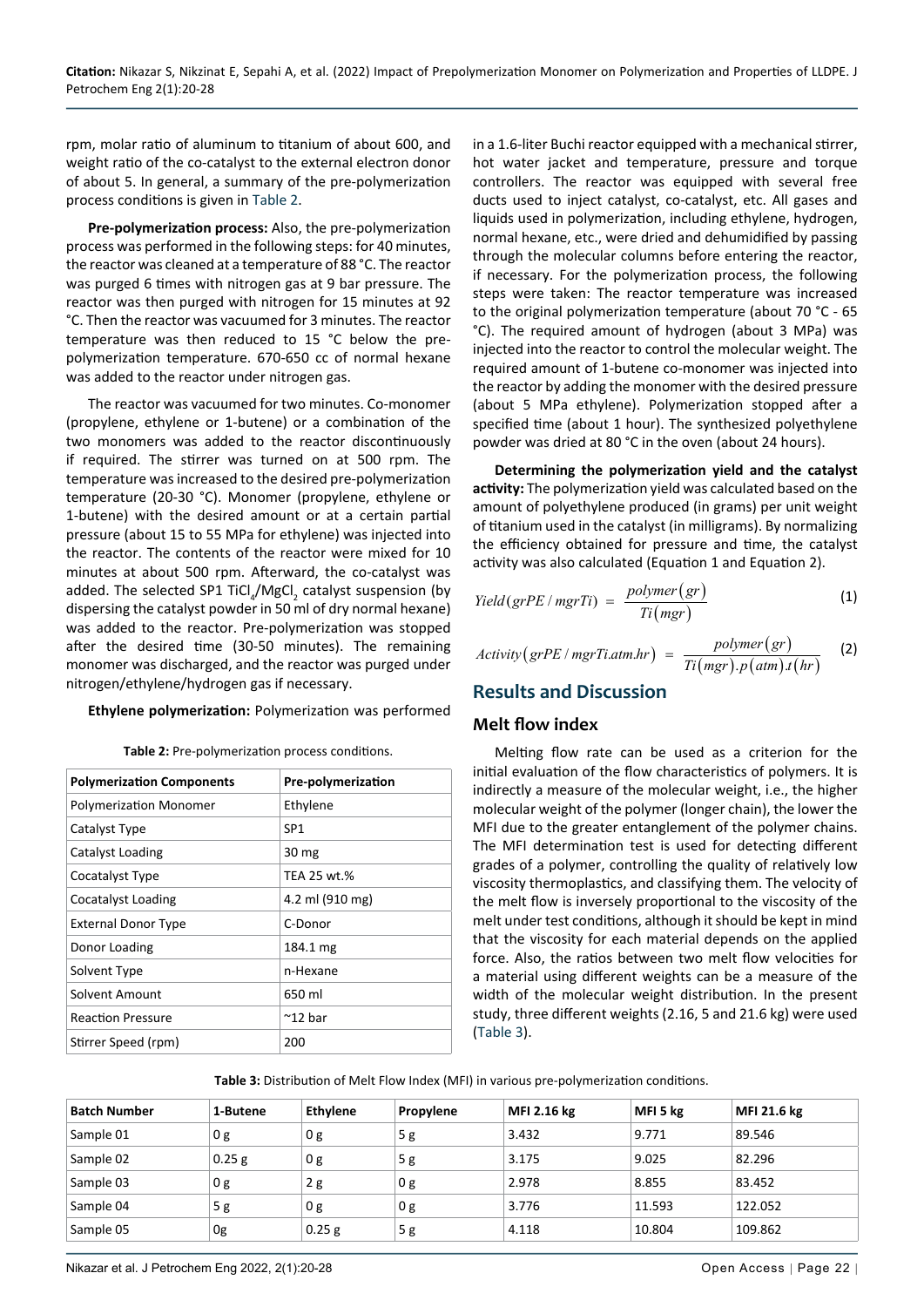**Citation:** Nikazar S, Nikzinat E, Sepahi A, et al. (2022) Impact of Prepolymerization Monomer on Polymerization and Properties of LLDPE. J Petrochem Eng 2(1):20-28

<span id="page-3-0"></span>

<span id="page-3-1"></span>

[Figure 1](#page-3-0), [Figure 2](#page-3-1) and [Figure 3](#page-4-0) demonstrate the value of melt flow index in three different weights for a sample which had a higher amount of 1-butene in the pre-polymerization process than that of the other samples. Therefore, it can be

concluded that the sample containing 1-butene had a lower molecular weight than that of the other samples. However, when ethylene was used in the pre-polymerization process, it caused a lower melt flow index and therefore a higher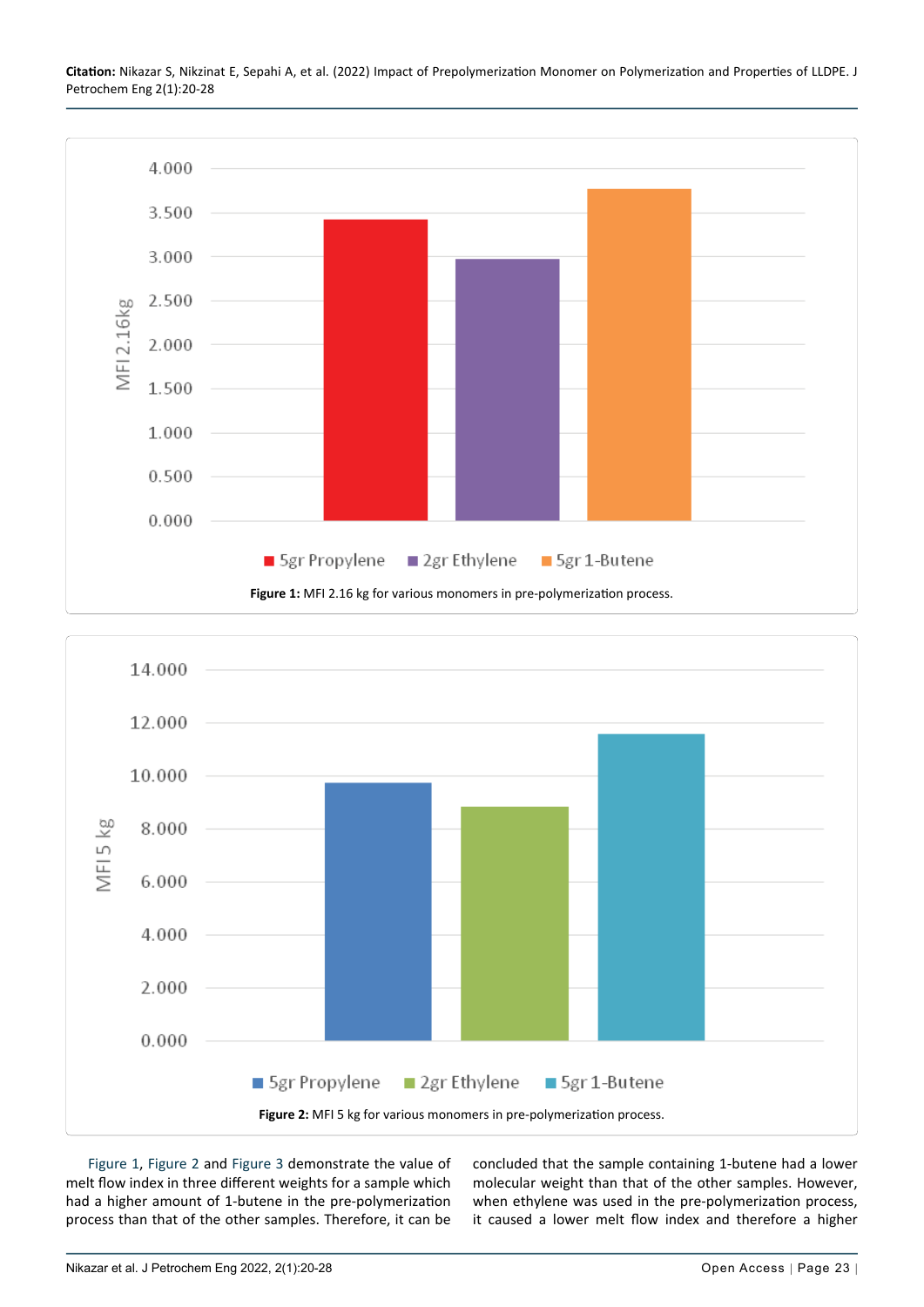**Citation:** Nikazar S, Nikzinat E, Sepahi A, et al. (2022) Impact of Prepolymerization Monomer on Polymerization and Properties of LLDPE. J Petrochem Eng 2(1):20-28

<span id="page-4-0"></span>

<span id="page-4-1"></span>**Table 4:** Distribution of MFI ratio in various pre-polymerization conditions.

| <b>Batch Number</b> | 1-Butene | <b>Ethylene</b> | Propylene      | FRR (5/2.16) | FRR (21.6/5) | FRR (21.6/2.16) |
|---------------------|----------|-----------------|----------------|--------------|--------------|-----------------|
| Sample 01           | 0 g      | 0 g             | 5g             | 2.847        | 9.164        | 26.091          |
| Sample 02           | 0.25 g   | 0 g             | 5g             | 2.843        | 9.119        | 25.92           |
| Sample 03           | 0g       | 2g              | 0 <sub>g</sub> | 2.973        | 9.424        | 28.023          |
| Sample 04           | 5g       | 0 g             | 0 <sub>g</sub> | 3.07         | 10.528       | 32.323          |
| Sample 05           | 0 g      | $0.25$ g        | 5g             | 2.624        | 10.169       | 26.678          |

molecular weight between different samples.

However, in case of adding 1-butene as well as propylene in the pre-polymerization process the melt flow index value of a sample only containing propylene became higher. Therefore, the sample had lower molecular weight. It seems that adding 1-butene to the pre-polymerization process led to an increase in the growth rate of active nuclei in the prepolymerization system. Moreover, when ethylene was used in addition to propylene in the pre-polymerization process, the melt flow index increased at different weights, which means that the molecular weight of the polymer decreased. As mentioned before, in a pre-polymerization system containing propylene, adding 1-butene decreased the melt flow index, so the resulting polymer had a higher molecular weight.

[Table 4](#page-4-1) lists the ratio between the two melt flow indices of the samples which is a measure of the molecular weight distribution width. As can be seen, the melt flow index ratio had the highest value for a sample containing 1-butene, so this sample had the highest molecular weight distribution compared to other monomers. Using 1-butene in the

prepolymerization system led to a decreased the ratio of melt flow index for this sample. Therefore, the molecular weight distribution was also reduced.

However, adding 1-butene or ethylene to the prepolymerization system containing 5 g of propylene increased the ratio of melt flow index of a sample containing 1-butene at lower weights. So, it can be concluded that 1-butene increases the molecular weight distribution. Conversely, the ratio of melt flow index at higher weights decreases. This indicates that by increasing the applied force, the sample containing ethylene can be easily removed from the die of the melt flow index device.

#### **Differential scanning calorimetry analysis**

In the differential scanning calorimetry test, changes in the heat capacity of the polymer with heat are recorded. Analyzing the changes in heat capacity allows the detection of transitions such as melting, glass transitions, and fuzzy changes. Therefore, the changes in melting temperature and crystallinity percentage are investigated by using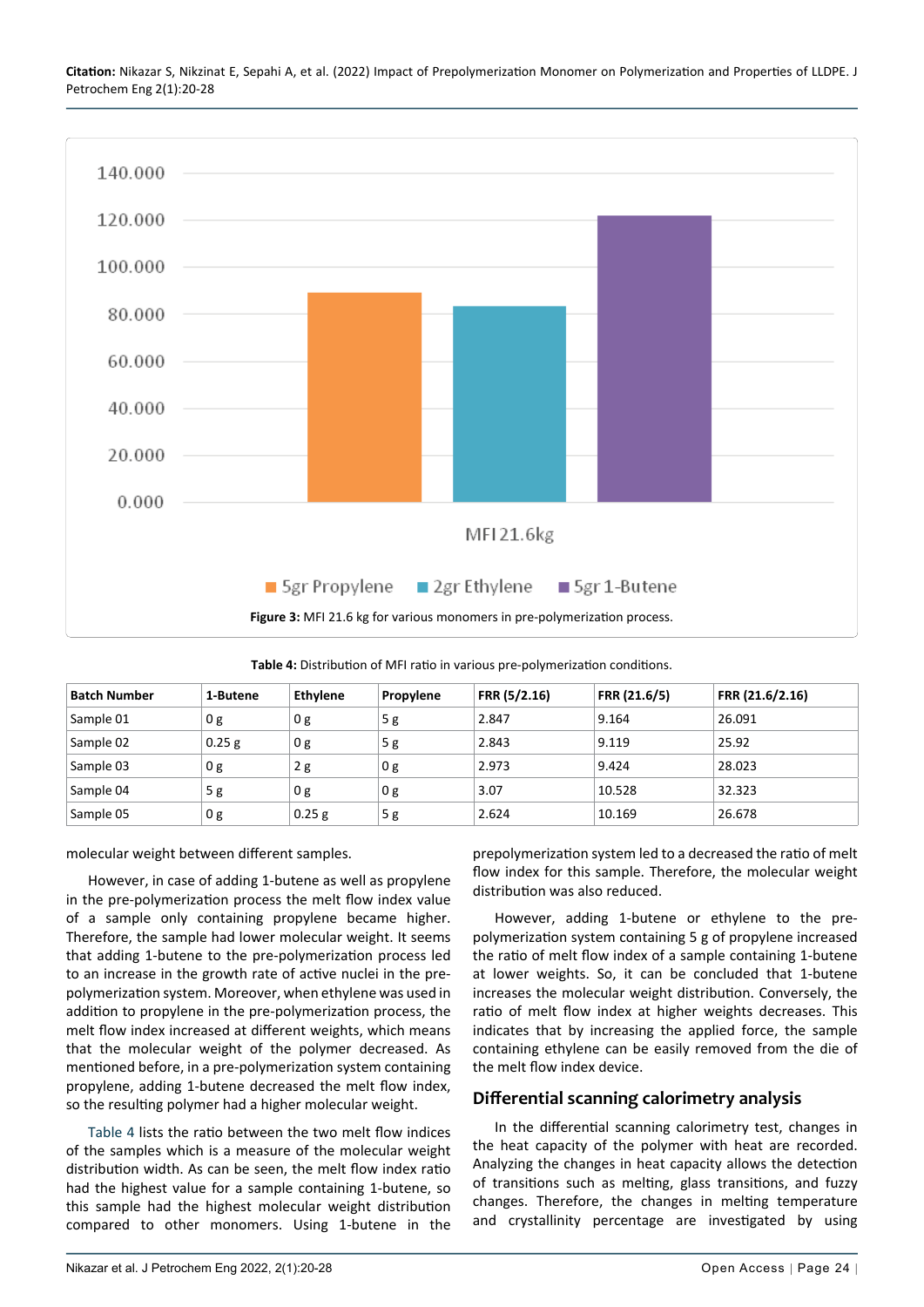differential scanning calorimetric analysis. A summary of the results obtained at different temperatures and amounts of propylene, ethylene and 1-butene monomers in the prepolymerization process are listed in [Table 5](#page-5-0).

According to [Table 5,](#page-5-0) the melting temperature of the sample containing 2 grams of ethylene in the prepolymerization process had the highest value. However, according to the results obtained in the previous section, this sample had the highest molecular weight. The reason for this phenomenon can be related to changes in the active particles of the catalyst. In case of using ethylene in the prepolymerization process, the polymerization of the more active particles caused a higher molecular weight and hence a higher melting temperature. Also, when 1-butene was used in the pre-polymerization system in addition to propylene, the melting temperature increased which was due to the change of the active particle. Furthermore, when ethylene or 1-butene were used in the pre-polymerization process in addition to propylene, the melting temperature for the sample containing 1-butene was higher. However, according to the results obtained in the previous section, this sample had a lower molecular weight distribution than that of the ethylene-containing sample.

According to [Figure 4](#page-5-1) which depicts the samples crystallinity, the percentage of crystallinity was generally

higher for the samples using only one monomer. However, the highest percentage of crystallinity belonged to the sample containing 2 grams of ethylene and the obtained results were very similar to the melting temperature results. Moreover, while 1-butene or ethylene was used in the propylene polymerization system, the crystallinity percentage became higher for the 1-butene system. Also, according to the results obtained from the ratio of melt flow index in which the molecular weight distribution was higher for the ethylene sample, it can be found that the higher the weight distribution, the higher the crystal percentage.

#### **Polymerization analysis**

To measure the amount of polyethylene polymerization, the amount of ethylene output flow over time for different modes are plotted in [Figure 5](#page-6-0) at a constant temperature of 35 °C. As is shown, the Sample 05 polymerization rate was initially higher than that of the other samples. Therefore, the obtained polymer had a better molecular weight. Furthermore, in the polymerization process, less ethylene was used, so this sample had a lower molecular weight distribution.

However, the polymerization rates of the Sample 02 and Sample 01 were the same at first, so the same molecular weight were achieved for both samples. However, in the continuation of the polymerization reaction, the amount of

| <b>Batch Number</b> | 1-Butene | <b>Ethylene</b> | Propylene | Crystallinity (%) | Crystallinity (rev%)                  | Melting point (°C) |
|---------------------|----------|-----------------|-----------|-------------------|---------------------------------------|--------------------|
| Sample 01           | 0 g      | 0 g             | 5g        | 56.78             | 55.39                                 | 125.63             |
| Sample 02           | $0.25$ g | 0 g             | 5g        | 51.89             | 52.5                                  | 125.69             |
| Sample 03           | 0 g      | 2g              | 0 g       | 61.26             | $- - -$                               | 126.52             |
| Sample 04           | 5g       | 0 <sub>g</sub>  | 0 g       | 54.68             | $\hspace{0.05cm}$ – $\hspace{0.05cm}$ | 125.24             |
| Sample 05           | 0 g      | 0.25 g          | 5g        | 49.87             | 48.1                                  | 124.62             |

<span id="page-5-0"></span>**Table 5:** Distribution of Crystallinity in various pre-polymerization conditions.

<span id="page-5-1"></span>![](_page_5_Figure_10.jpeg)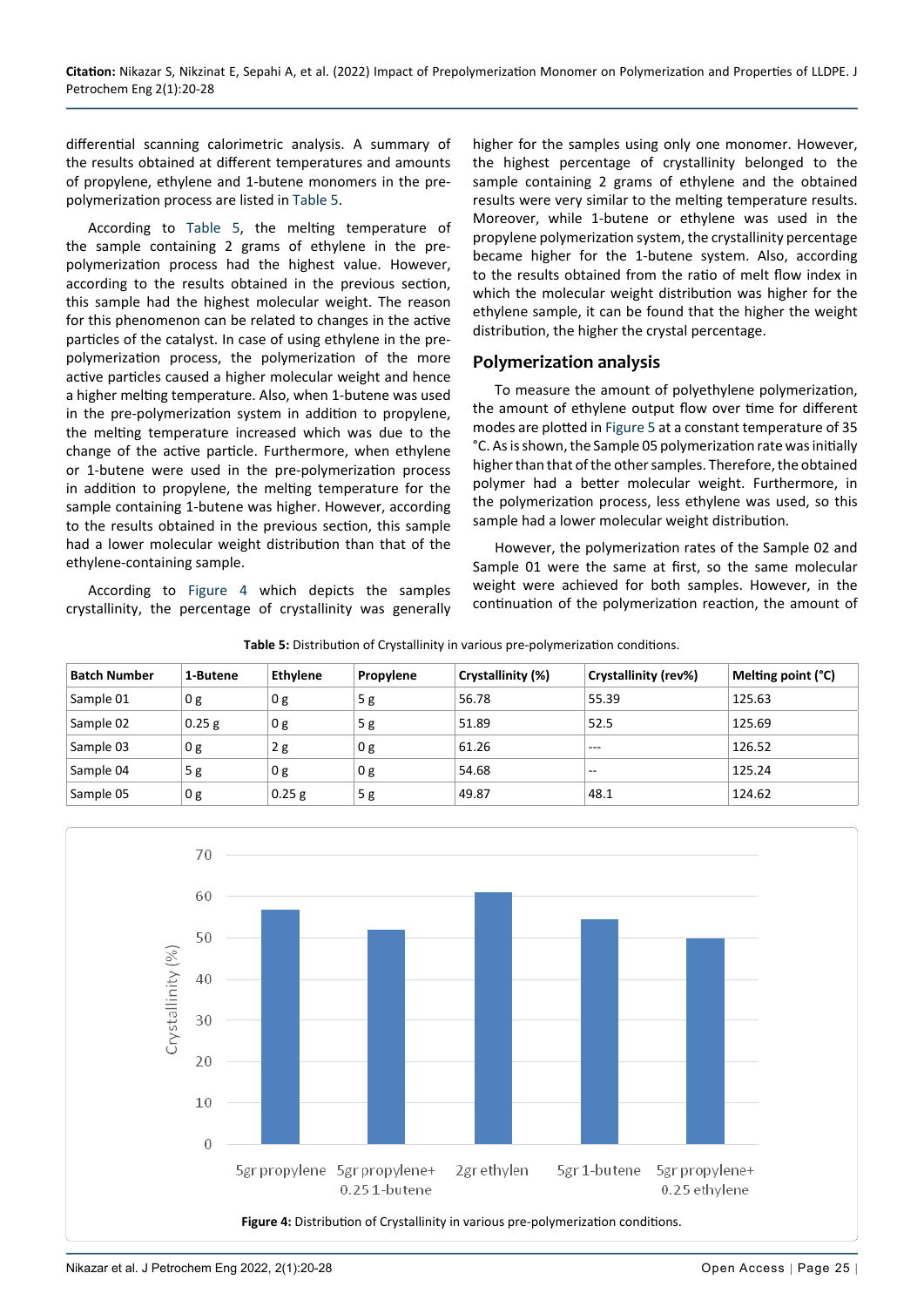<span id="page-6-0"></span>![](_page_6_Figure_1.jpeg)

<span id="page-6-1"></span>![](_page_6_Figure_2.jpeg)

ethylene consumed was higher for the samples Sample 01, thus it had a higher molecular weight distribution.

When 5 g of 1-butene was used in the pre-polymerization process, the rate was slightly higher initially, but, the amount of ethylene consumption gradually became less than that of the other case (2 g of ethylene).

Hydrogen is used in industry to control the molecular weight of the polymer. Therefore, using the distribution of hydrogen flow in the polymerization process, a ratio to the molecular weight distribution can be found [\(Figure 6](#page-6-1)). It can be seen that in case of using 5 grams of propylene in the prepolymerization process, the amount of hydrogen consumption for the sample that contains ethylene and propylene was

higher. On the other hand, hydrogen consumption was higher for the sample containing 1-butene compared to the sample containing only propylene.

The amount of consumed hydrogen was greater when only ethylene was used in the process. Therefore, it can be concluded that this sample had a higher molecular weight distribution.

To determine the activity, the ratio of the consumed ethylene to grams of catalyst in the polymerization process was considered [\(Table 6](#page-7-6) and [Figure 7](#page-7-7)). As is shown, when a constant propylene amount of 5 g was used in the prepolymerization process, the activity was higher for the sample containing only propylene. Therefore, it can be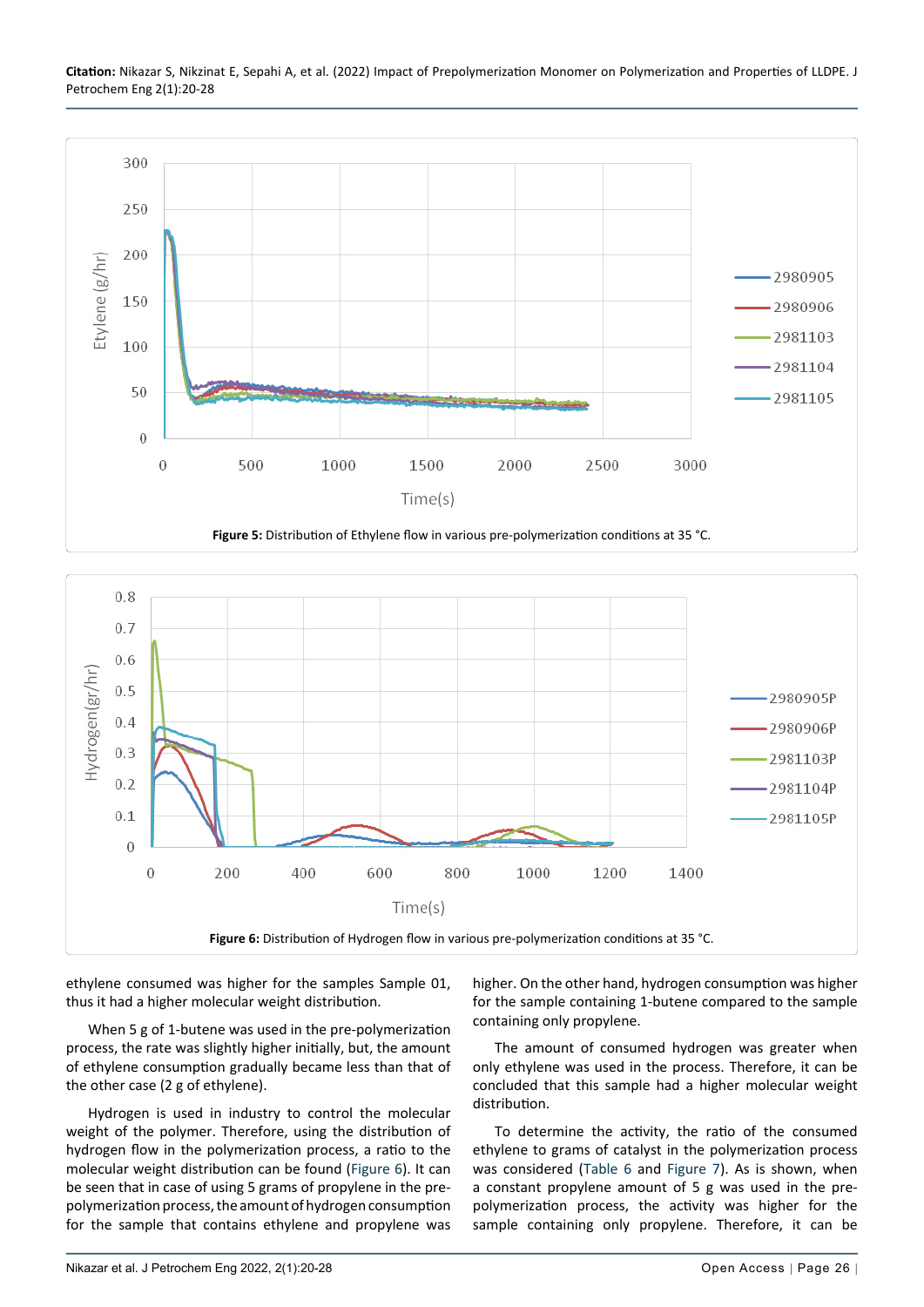**Citation:** Nikazar S, Nikzinat E, Sepahi A, et al. (2022) Impact of Prepolymerization Monomer on Polymerization and Properties of LLDPE. J Petrochem Eng 2(1):20-28

| <b>Batch Number</b> | 1-Butene | <b>Ethylene</b> | Propylene      | <b>Ethylene</b>  | <b>Activity</b> |
|---------------------|----------|-----------------|----------------|------------------|-----------------|
| Sample 01           | 0 g      | 0 <sub>g</sub>  | 5g             | 185 <sub>g</sub> | 617082.9        |
| Sample 02           | $0.25$ g | 0 <sub>g</sub>  | 5g             | 177 g            | 591220.3        |
| Sample 03           | 0 g      | 2g              | 0 <sub>g</sub> | 170 <sub>g</sub> | 568969          |
| Sample 04           | 5g       | 0 <sub>g</sub>  | 0 g            | 172 <sub>g</sub> | 576145.7        |
| Sample 05           | 0 g      | 0.25 g          | 5g             | 156g             | 523006.7        |

<span id="page-7-6"></span>**Table 6:** Distribution of Polymer Activity in various pre-polymerization conditions.

<span id="page-7-7"></span>![](_page_7_Figure_3.jpeg)

concluded that the addition of 1-butene and ethylene in the pre-polymerization process reduced the reactivity. Moreover, the sample containing 1-butene had a higher level of activity rather than ethylene-containing sample.

In addition, the activity of 1-butene was much higher than that of ethylene which was already mentioned in the presence of propylene in the pre-polymerization process.

## **Conclusions**

In this paper, the application of pre-polymerization process is reported in using different amounts of propylene, ethylene and 1-butene as monomer in order to pre-polymerize the catalyst of linear lightweight polyethylene process. Also, various tests were performed to analyze the polymers obtained by prepolymerization method. The results obtained in the melt flow index test showed that the polymer obtained from ethylene monomer had the lowest amount of melt index. As a result, it had the highest molecular weight. Also, taking the ratio of melt flow index into consideration, the results exhibited that the ratio of melt flow index of 1-butene monomer had the highest value, which was an indication of its higher molecular weight distribution. Differential scanning calorimetry test was used to measure the melting temperature as well as the percentage of crystallinity. The results confirmed that the polymer obtained from ethylene monomer had a melting temperature and the highest crystalline percentage. By measuring the amount of

ethylene inlet gas in the polymerization reaction, the results showed that the reaction rate became reduced by adding 1-butene and ethylene in the pre-polymerization step. Therefore, the amount of gas entering the pre-polymerization process was less.

## **References**

- <span id="page-7-0"></span>1. Covezzi M (1995) The spherilene process: Linear polyethylenes. Macromol Symp 577-586.
- <span id="page-7-1"></span>2. Wang Dengfei WJ, Feng G, Yuxin G, et al. (2016) Progress in technology and catalysts for gas phase polyethylene processes. Adv Mater Sci Eng.
- <span id="page-7-2"></span>3. [Moore SJ, Wanke SE, \(2001\) Solubility of ethylene, 1-butene and](https://www.semanticscholar.org/paper/Solubility-of-ethylene%2C-1-butene-and-1-hexene-in-Moore-Wanke/80249aacfb5e71d8607c0b0c224ce51a051c6d48#citing-papers)  [1-hexene in polyethylenes. Chem Eng Sci 56: 4121-4129.](https://www.semanticscholar.org/paper/Solubility-of-ethylene%2C-1-butene-and-1-hexene-in-Moore-Wanke/80249aacfb5e71d8607c0b0c224ce51a051c6d48#citing-papers)
- <span id="page-7-3"></span>4. [Wu Q, Wang H, Lin S \(1996\) Gas phase versus slurry](https://onlinelibrary.wiley.com/doi/abs/10.1002/macp.1996.021970112)  [copolymerization of ethylene with 1 butene over MgCl2](https://onlinelibrary.wiley.com/doi/abs/10.1002/macp.1996.021970112)  [supported titanium catalysts after prepolymerization. Macromol](https://onlinelibrary.wiley.com/doi/abs/10.1002/macp.1996.021970112)  [Chem Phys 197: 155-163.](https://onlinelibrary.wiley.com/doi/abs/10.1002/macp.1996.021970112)
- <span id="page-7-4"></span>5. [Smit M, Zheng X, Loos J, et al. \(2006\) Effects of propylene](http://chglib.icp.ac.ru/subjex/2012/pdf10/JPolymSciA-2006-44(22)6652.pdf)  [prepolymerization on ethylene/1 hexene and ethylene/1 octene](http://chglib.icp.ac.ru/subjex/2012/pdf10/JPolymSciA-2006-44(22)6652.pdf)  [copolymerization with an immobilized metallocene catalyst. J](http://chglib.icp.ac.ru/subjex/2012/pdf10/JPolymSciA-2006-44(22)6652.pdf)  [Polym Sci Part A: Polym Chem 44: 6652-6657.](http://chglib.icp.ac.ru/subjex/2012/pdf10/JPolymSciA-2006-44(22)6652.pdf)
- <span id="page-7-5"></span>6. [Soares JB, Hamielec AE \(1996\) Effect of hydrogen and of catalyst](https://www.semanticscholar.org/paper/Effect-of-hydrogen-and-of-catalyst-with-propylene-a-Soares-Hamielec/5fb6dfb3b470f60607a500db4db1f95b8e5e4d6c)  [prepolymerization with propylene on the polymerization kinetics](https://www.semanticscholar.org/paper/Effect-of-hydrogen-and-of-catalyst-with-propylene-a-Soares-Hamielec/5fb6dfb3b470f60607a500db4db1f95b8e5e4d6c)  [of ethylene with a non-supported heterogeneous Ziegler-Natta](https://www.semanticscholar.org/paper/Effect-of-hydrogen-and-of-catalyst-with-propylene-a-Soares-Hamielec/5fb6dfb3b470f60607a500db4db1f95b8e5e4d6c)  [catalyst. Polymer 37: 4599-4605.](https://www.semanticscholar.org/paper/Effect-of-hydrogen-and-of-catalyst-with-propylene-a-Soares-Hamielec/5fb6dfb3b470f60607a500db4db1f95b8e5e4d6c)